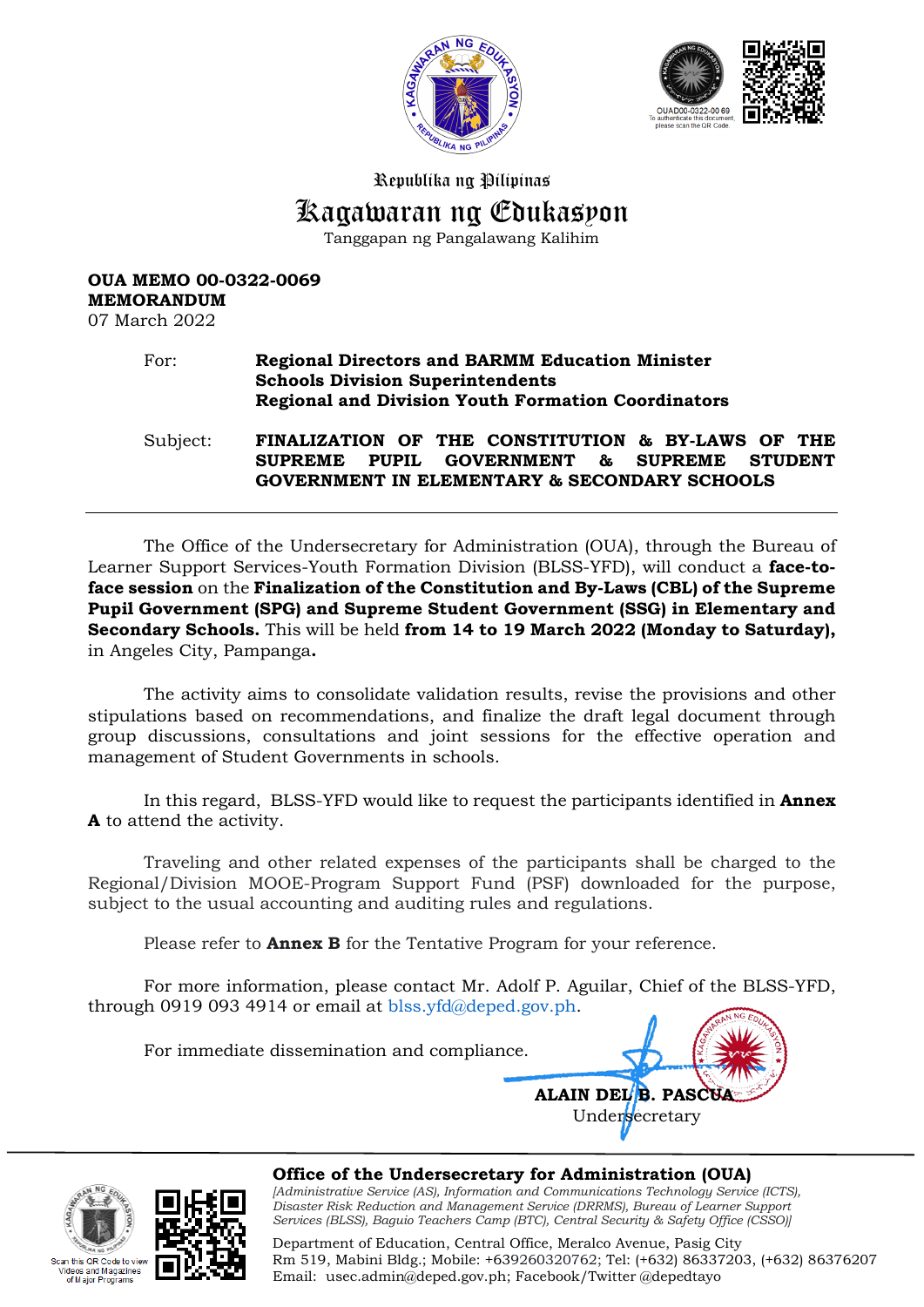#### **Annex A**

#### **List of Participants**

| No.            | <b>Name</b>                    | <b>Division</b>          | <b>Region</b> |
|----------------|--------------------------------|--------------------------|---------------|
| 1.             | Mary Vanice V. Tolentino       | La Union                 | L             |
| 2.             | Lyle Philippe Ranin            | Ilagan City              | II            |
| 3 <sub>1</sub> | Clarisa A. Lagman              | Angeles City             |               |
| 4.             | Sherry Anne R. Palasigue       | Nueva Ecija              |               |
| 5.             | Paula S. Meneses               | Pampanga                 |               |
| 6.             | Francis Joshue Omega de Guzman | San Jose City            | III           |
| 7.             | <b>Omar Dimarucot</b>          | <b>Tarlac Province</b>   |               |
| 8.             | Allen C. Candelasa             |                          |               |
| 9.             | Mark Angelo Tiusan             | Quezon                   |               |
| 10.            | Jofit Dayoc                    | <b>General Trias</b>     | $IV-A$        |
| 11.            | Rosemarie J. Gonzales          | <b>Batangas Province</b> |               |
| 12.            | Francoise Marie Gubatan        | Oriental Mindoro         | MIMAROPA      |
| 13.            | Maria Cristina G. Baroso       | Regional Office          | $\vee$        |
| 14.            | Bebce O. Gentilezo             | <b>Bago City</b>         | VI            |
| 15.            | Emma Dano                      | Carcar City              | VII           |
| 16.            | Eudoxio O. Campos              | Leyte                    | VIII          |
| 17.            | Alam A. Usop                   | Zamboanga Sibugay        | IX            |
| 18.            | Jan Lianne M. Ozaraga          | Ozamis                   | $\mathsf{X}$  |
| 19.            | Neil John T. Audan             | Davao del Sur            | XI            |
| 20.            | Junievar Bautista              | Koronadal City           | XII           |
| 21.            | Augie Perl Simangan            | Baguio City              | <b>CAR</b>    |
| 22.            | Jingle E. Balocos              | Quezon City              | <b>NCR</b>    |
| 23.            | Gladys Enso                    | Agusan Del Sur           | <b>CARAGA</b> |
| 24.            | Gomersendo Carcueva            | Cotabato City            | <b>BARMM</b>  |

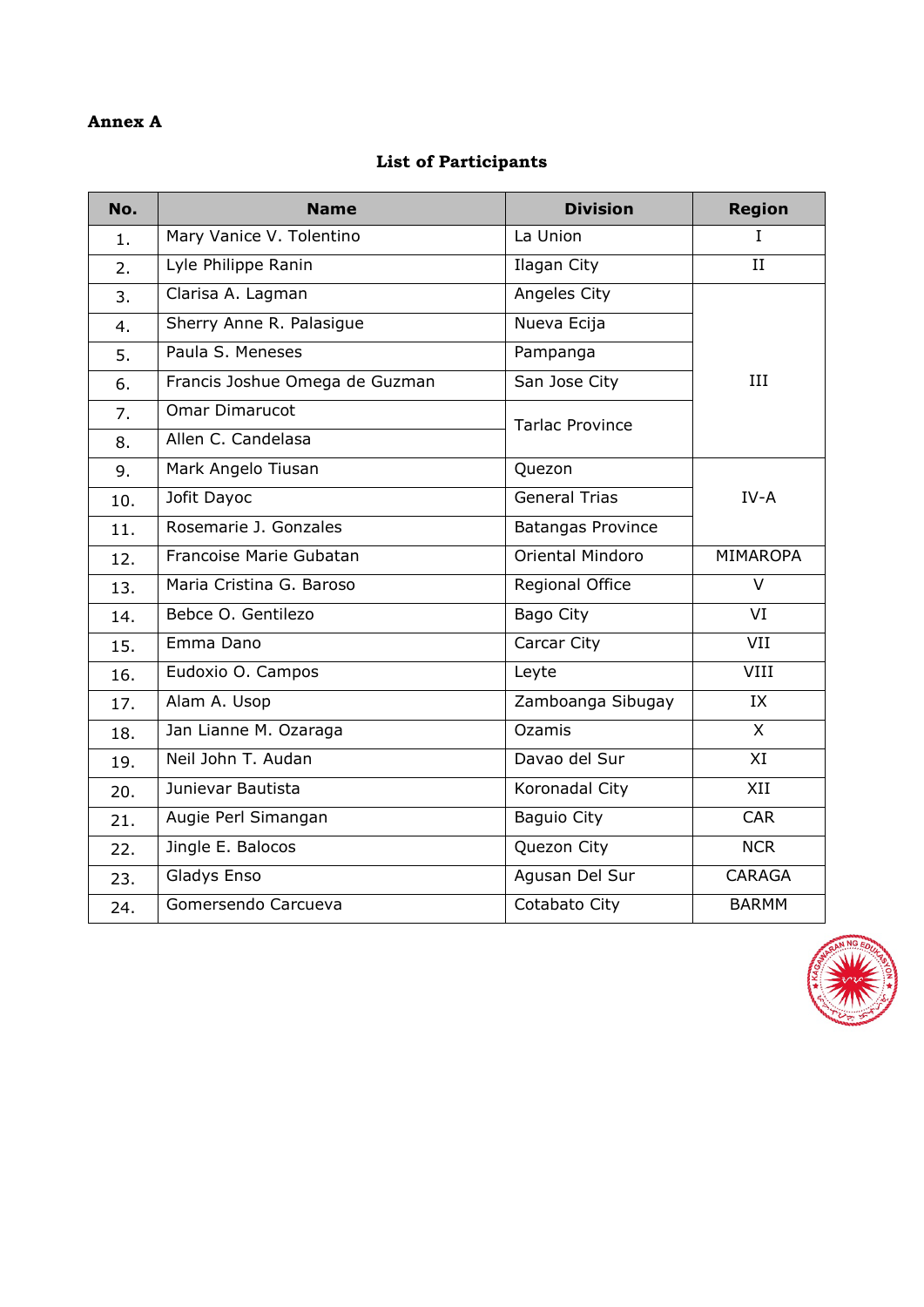#### **Annex B**

#### **Finalization of Constitution and By-Laws (CBL) of Supreme Pupil Government (SPG) and Supreme Student Government (SSG) in Elementary and Secondary Schools**

## **(Tentative Program)**

#### **I. Day 1: 14 March 2022, Monday**

| Time                   | <b>Activity</b>                                      |
|------------------------|------------------------------------------------------|
| $8:30 - 9:00$ a.m.     | Open House and Admission of Participants             |
|                        | Preliminaries                                        |
| $9:01 - 9:10$ a.m.     | National Anthem                                      |
|                        | <b>Ecumenical Prayer</b>                             |
|                        | <b>Opening Message</b>                               |
| $9:11 - 9:20$ a.m.     | Adolf P. Aguilar, YFD Chief                          |
|                        | Ma. Irelyn P. Tamayo, ASDS/OIC-SDS, SDO Angeles City |
| $9:21 - 9:30$ a.m.     | <b>House Rules</b>                                   |
| $9:31 - 9:40$ a.m.     | <b>Expectation Setting</b>                           |
| $9:41 - 9:50$ a.m.     | Objectives and Purpose                               |
| $9:51 - 10:00$ a.m.    | Presentation of Program of Activities                |
| $10:01$ a.m. $- 12:00$ | Plenary Session on the Consolidation, Revision, and  |
| noon                   | Finalization of the CBL                              |
| $12:01 - 1:00$ p.m.    | Lunch Break                                          |
| $1:01 - 1:15$ p.m.     | Warm-Up Activity                                     |
| $1:16 - 3:30$ p.m.     | Continuation of the Plenary Session                  |
| $3:31 - 3:50$ p.m.     | Wrap Up                                              |
| $3:51 - 3:55$ p.m.     | Matters for Information                              |
| $3:56 - 4:00$ p.m.     | Closing of Day 1                                     |

#### **II. Day 2: 15 March 2022, Tuesday**

| Time               | <b>Activity</b>                          |
|--------------------|------------------------------------------|
| $8:30 - 9:00$ a.m. | Open House and Admission of Participants |
|                    | Preliminaries                            |
| $9:01 - 9:10$ a.m. | <b>National Anthem</b>                   |
|                    | <b>Ecumenical Prayer</b><br>$\bullet$    |

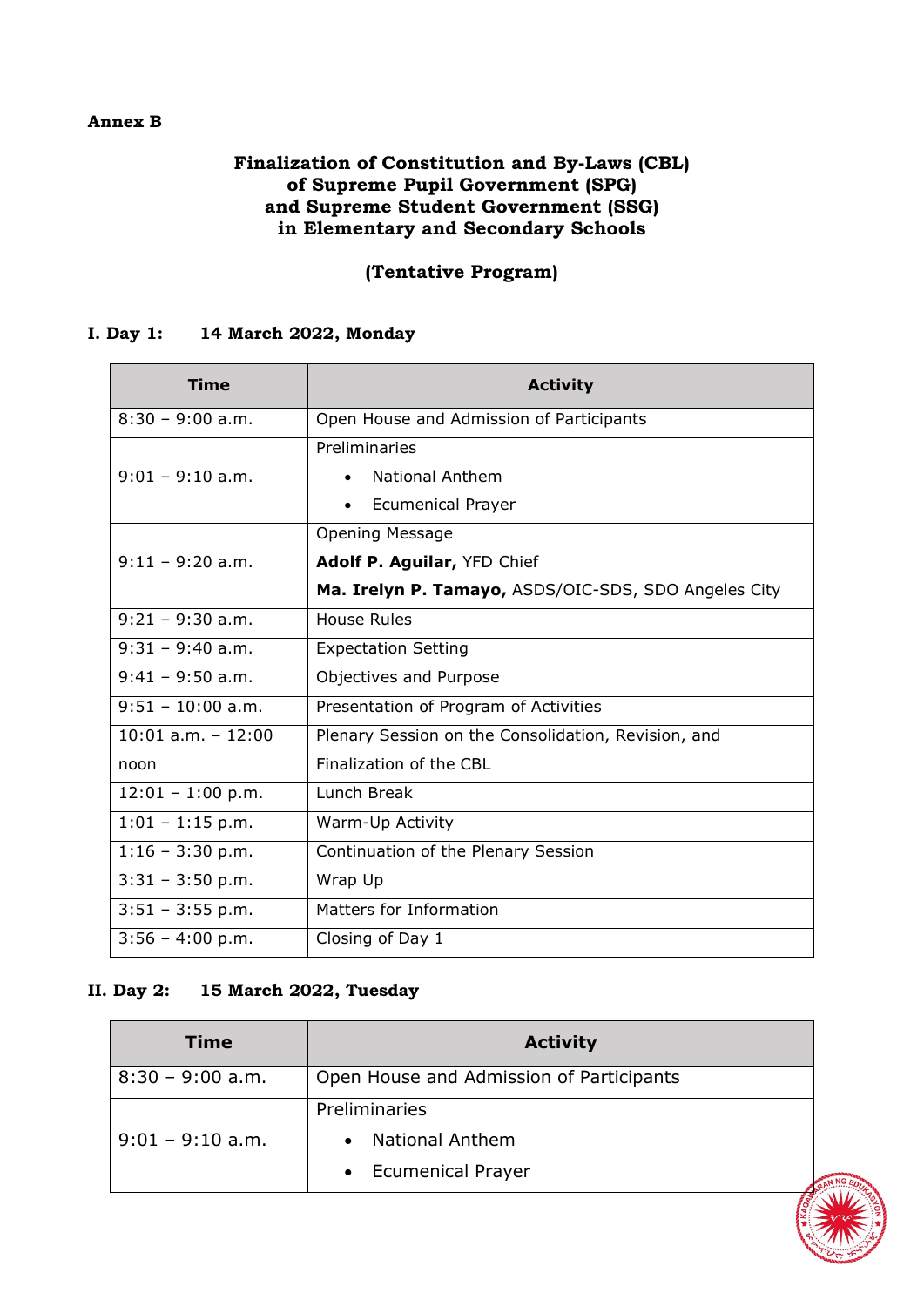| $9:11 - 9:20$ a.m.    | Recapitulation of Day 1 Activity                |
|-----------------------|-------------------------------------------------|
| $9:21 - 9:35$ a.m.    | Warm-Up Activity                                |
| $9:36 - 9:50$ a.m.    | Reporting of the Day 1 Accomplishment in the    |
|                       | Development of CBL                              |
| $9:51 - 10:00$ a.m.   | Presentation of Program of Activities for Day 2 |
| $10:01$ a.m. $-12:00$ | <b>Plenary Session</b>                          |
| noon                  |                                                 |
| $12:01 - 1:00$ p.m.   | Lunch Break                                     |
| $1:01 - 1:15$ p.m.    | Warm-Up Activity                                |
| $1:16 - 3:30$ p.m.    | Continuation of the Plenary Session             |
| $3:31 - 3:50$ p.m.    | Wrap Up                                         |
| $3:51 - 3:55$ p.m.    | Matters for Information                         |
| $3:56 - 4:00$ p.m.    | Closing of Day 2                                |

# **III. Day 3: 16 March 2022, Wednesday**

| <b>Time</b>                   | <b>Activity</b>                                                                               |
|-------------------------------|-----------------------------------------------------------------------------------------------|
| $8:30 - 9:00$ a.m.            | Open House and Admission of Participants                                                      |
| $9:01 - 9:10$ a.m.            | Preliminaries<br><b>National Anthem</b><br>$\bullet$<br><b>Ecumenical Prayer</b><br>$\bullet$ |
| $9:11 - 9:20$ a.m.            | Recapitulation of Day 2 Activity                                                              |
| $9:21 - 9:35$ a.m.            | Warm-Up Activity                                                                              |
| $9:36 - 9:50$ a.m.            | Reporting of the Day 2 Accomplishment in the                                                  |
|                               | Development of CBL                                                                            |
| $9:51 - 10:00$ a.m.           | Presentation of Program of Activities for Day 3                                               |
| $10:01$ a.m. $-12:00$<br>noon | <b>Plenary Session</b>                                                                        |
| $12:01 - 1:00$ p.m.           | Lunch Break                                                                                   |
| $1:01 - 1:15$ p.m.            | Warm-Up Activity                                                                              |
| $1:16 - 3:30$ p.m.            | Continuation of the Plenary Session                                                           |
| $3:31 - 3:50$ p.m.            | Wrap Up                                                                                       |
| $3:51 - 3:55$ p.m.            | Matters for Information                                                                       |
| $3:56 - 4:00$ p.m.            | Closing of Day 3                                                                              |

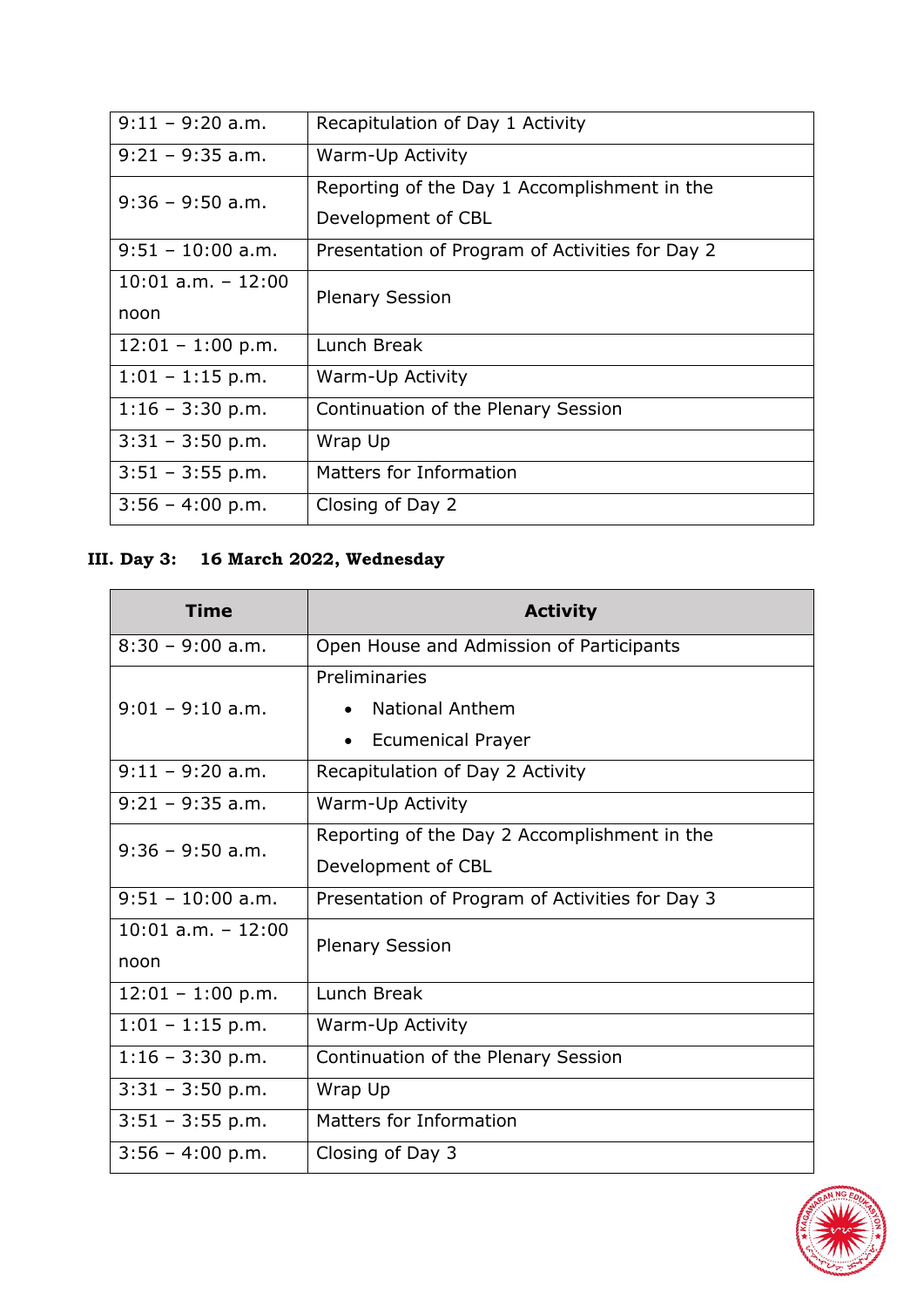**IV. Day 4: 17 March 2022, Thursday**

| <b>Time</b>           | <b>Activity</b>                                         |
|-----------------------|---------------------------------------------------------|
| $8:30 - 9:00$ a.m.    | Open House and Admission of Participants                |
|                       | Preliminaries                                           |
| $9:01 - 9:10$ a.m.    | <b>National Anthem</b>                                  |
|                       | <b>Ecumenical Prayer</b><br>$\bullet$                   |
| $9:11 - 9:20$ a.m.    | Recapitulation of Day 3 Activity                        |
| $9:21 - 9:35$ a.m.    | Warm-Up Activity                                        |
| $9:36 - 9:50$ a.m.    | Reporting of the Day 3 Accomplishment in the            |
|                       | Development of CBL                                      |
| $9:51 - 10:00$ a.m.   | Presentation of Program of Activities for Day 4         |
| $10:01$ a.m. $-12:00$ | Plenary Session for the Final Review of the revised and |
| noon                  | finalized CBL                                           |
| $12:01 - 1:00$ p.m.   | Lunch Break                                             |
| $1:01 - 1:15$ p.m.    | Warm-Up Activity                                        |
| $1:16 - 3:30$ p.m.    | Continuation of the Plenary Session                     |
| $3:31 - 3:50$ p.m.    | Wrap Up                                                 |
| $3:51 - 3:55$ p.m.    | Matters for Information                                 |
| $3:56 - 4:00$ p.m.    | Closing of Day 4                                        |

## **V. Day 5: 18 March 2022, Friday**

| <b>Time</b>         | <b>Activity</b>                                 |
|---------------------|-------------------------------------------------|
| $8:30 - 9:00$ a.m.  | Open House and Admission of Participants        |
|                     | Preliminaries                                   |
| $9:01 - 9:10$ a.m.  | • National Anthem                               |
|                     | <b>Ecumenical Prayer</b><br>$\bullet$           |
| $9:11 - 9:20$ a.m.  | Recapitulation of Day 4 Activity                |
| $9:21 - 9:35$ a.m.  | Warm-Up Activity                                |
| $9:36 - 9:50$ a.m.  | Reporting of the Day 4 Accomplishment in the    |
|                     | Development of CBL                              |
| $9:51 - 10:00$ a.m. | Presentation of Program of Activities for Day 5 |